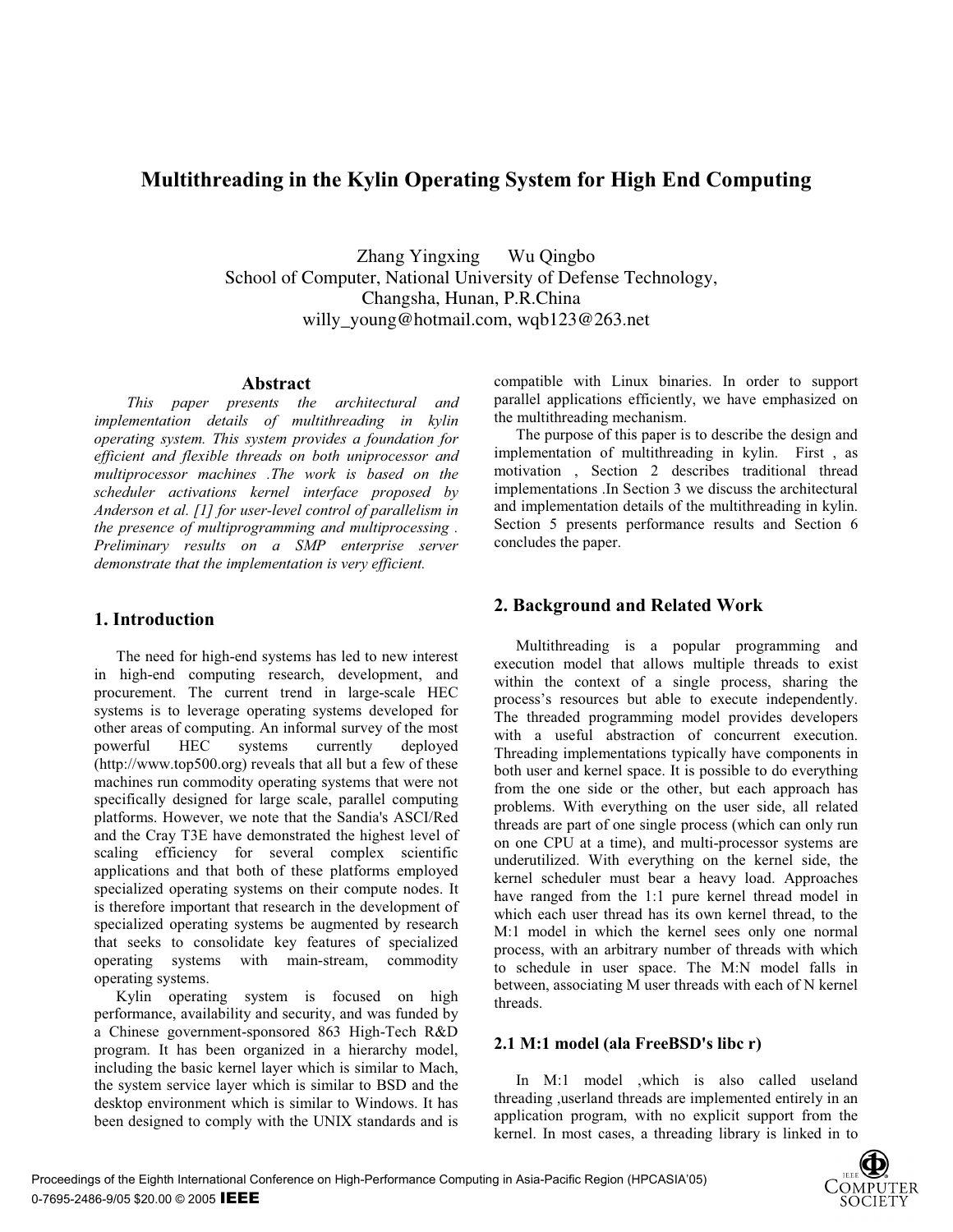the application, though it is also possible to hand code user threading within an application.

The libc r use a combination of a timer signal (SIGALARM for libc r) to allows the userland threads scheduler (UTS) to run, and *setjmp*()/*longjmp*() calls to switch between threads. For avoiding blocking in a system call. , libc r converting potentially blocking system calls to non-blocking. This works well in all cases except for operations on so-called fast devices such as local filesystems, where it is not possible to convert to a non-blocking system call. libc r handles non-blocking and incomplete system calls by converting file descriptors to non-blocking, issuing I/O requests, then adding the descriptors to a central *poll*()-based event loop.

Userland threads have the advantage of being very fast in the simple case, though the complexities of call conversion eats into this performance advantage for applications that make many system calls.

#### **2.2 1:1 model (ala Linux's LinuxThreads)**

The 1:1 model is confusingly referred to as Process-based threading much of the time. Process-based threads are threads that are based on some number of processes that share their address space, and are scheduled as normal processes by the kernel. LinuxThreads implements process-based threading.

The Linux kernel uses the clone() function to create new processes such that they share the address space of the existing processes. Flags control parent/child resource sharing, where resources range from everything (memory, signal handlers, file descriptors, etc.) to nothing. While the usual fork() inherits resources from the parent, it may share nothing. Copy-on-write techniques ensure each process gets its own copy as soon as either one tries to modify a shared resource.

Programs can call the clone() function as a system call, using it directly to produce multithreaded programs. However, it is completely Linux-specific and non-portable. Since there is no external standard, there is no guarantee that its interface will be stable. Threading library implementations do in fact use the clone() system call, and it is the job of library maintainers to keep up with kernel changes.

Process-based threading also has some inherent performance and scalability issues that cannot be overcome: Switching between threads is a very expensive operation and Each thread (process) requires all the kernel resources typically associated with a process.

#### **2.3 M:N model (ala Solaris Multithreading)**

The M:N model ,which is also called Multi-level threading , is a hybrid of user-level and process-based threading. The idea of multi-level threading is to achieve the performance of userland threading and the SMP scalability of process-based threading. Ideally, most thread scheduling is done by a UTS to avoid the context switch overhead of kernel calls, but multiple threads can run concurrently by running on more than one process at the same time.

In practice, multi-level threading' s main shortcoming is its complexity. Just as Solaris uses LWPs to address the POSIX compliance issues mentioned above for purely process-based threading. And, in theory, LWPs are light-weight, though Solaris's LWPs no longer generally meet this criterion.

The overhead of the multi-level scheduling is also worse than excepted.

#### **2.4 Scheduler Activations**

The scheduler activations (SAs) as presented in *Scheduler Activations: Effective Kernel Support for the User-Level Management of Parallelism*[1], and is meant only as a basis for the more complete treatment of multithreading in kylin .

SAs differ from multi-level scheduling in that additional kernel facilities are added in order to provide the UTS with exactly the information and support it needs in order to control scheduling. Simply put, SAs allow the kernel and the UTS to do their jobs without any guess work as to what the other is doing.

A process that is using SAs does not have a kernel stack or PCB. Instead, every time a process is run, a SA is created that contains a kernel stack and thread control block (TCB), and the process runs in the context of the SA. When the SA is preempted or blocked, machine state is stored in the SA's TCB, and the kernel stack is optionally used for completion of a pending system call.

### **3 Multithreading in Kylin**

#### **3.1 Kylin threads Architecture**

The multithreading mechanism in kylin implemented in M:N model strives to merge the advantages of userland and process based threading while avoiding the disadvantages of both approaches .The following figure shows the architecture:

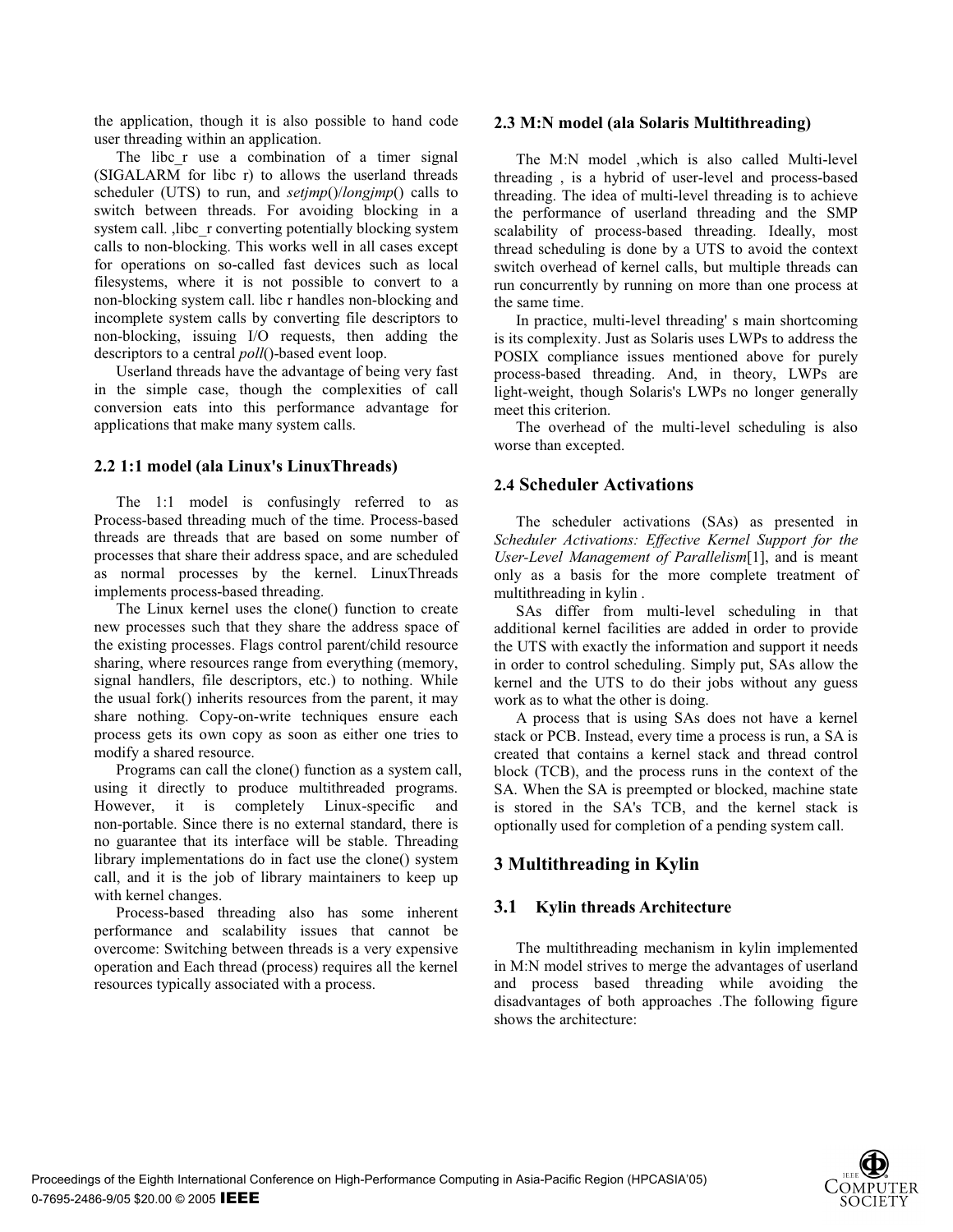

**Figure 1. The architecture of multithreading in kylin** 

At the user-level, kylin provides USE structures which serve as an implicit indication of the kernel processor allocation to the user-level threads library. USEs are mapped one-to-one to kernel threads, which are the actual kernel entities for multithreading the same address space. The user-level library can obtain the handle of a kernel thread indirectly, by scheduling a user-level thread onto a USE.

In the kernel, each process has several KSE structures which serve as virtual processors. The kernel thread will be put into scheduling queue, when it has been bound to a KSE in the same process. In this way ,one process' maximum degree of parallelism is associated with the number of the KSE.

#### **3.2 Kylin Multithreading Implementation**

In this section , we discuss the implementation details of multithreading in kylin . Section 3.2.1 discusses the implementation of Userland-scheduled entities and Kernel- scheduled entities further in detail. Section 3.2.2 describes the communication mechanism between kernel and userland. Section 3.2.3 describes the implementation of UTS .

### **3.2.1 Userland-scheduled entities and Kernel-scheduled entities**

Userland-scheduled entities(USEs) and Kernelscheduled entities (KSEs) are based in concept on scheduler activations, which are treated in detail in the *SA* paper [1] .The Figure.1 shows how kernel thread and user-level thread interact by using USEs and KSEs.

KSEs are used in the kernel in the scheduler queues, and as a general handle. Given a pointer to a KSE, it is possible to access its associated process, kernel thread and the thread's USE instances. A USE is simply the user-level representatives of kernel threads , It is possible to access the structure named use thr mailbox which contains the state of a suspended thread of execution, by giving a pointer to the thread's USE . When a running thread is blocked, the execution state is saved in the use thr mailbox so that when it is possible to continue execution, the thread can be re-attached to a KSE and continued. When a thread is preempted, the execution state is saved in a use thr mailbox so that an userland state can be handed to the UTS. When the UTS loads the context and starts executing the thread, it also sets its curthread pointer to the thread's mailbox. This allows the kernel (who knows where the KSE mailbox is) to know where to store the return context for the thread should it become required.

KSEs are only evident within the kernel. The interface with userland only deals with USEs. KSEs themselves are irrelevant to userland because they serve essentially as an anonymous handle that binds the various kernel structures together.

 All the processes start out with one kernel thread ,one USE and one KSE, and its concurrency level is one. Programs can create new user-level threads and kernel threads by using POSIX interface . As new kernel threads are created, the count of USE will increase to keep bijection to the kernel thread ,and the count of KSE can be adjusted by calling kse create syscall ,up to the maximum number of CPUs available for the process.

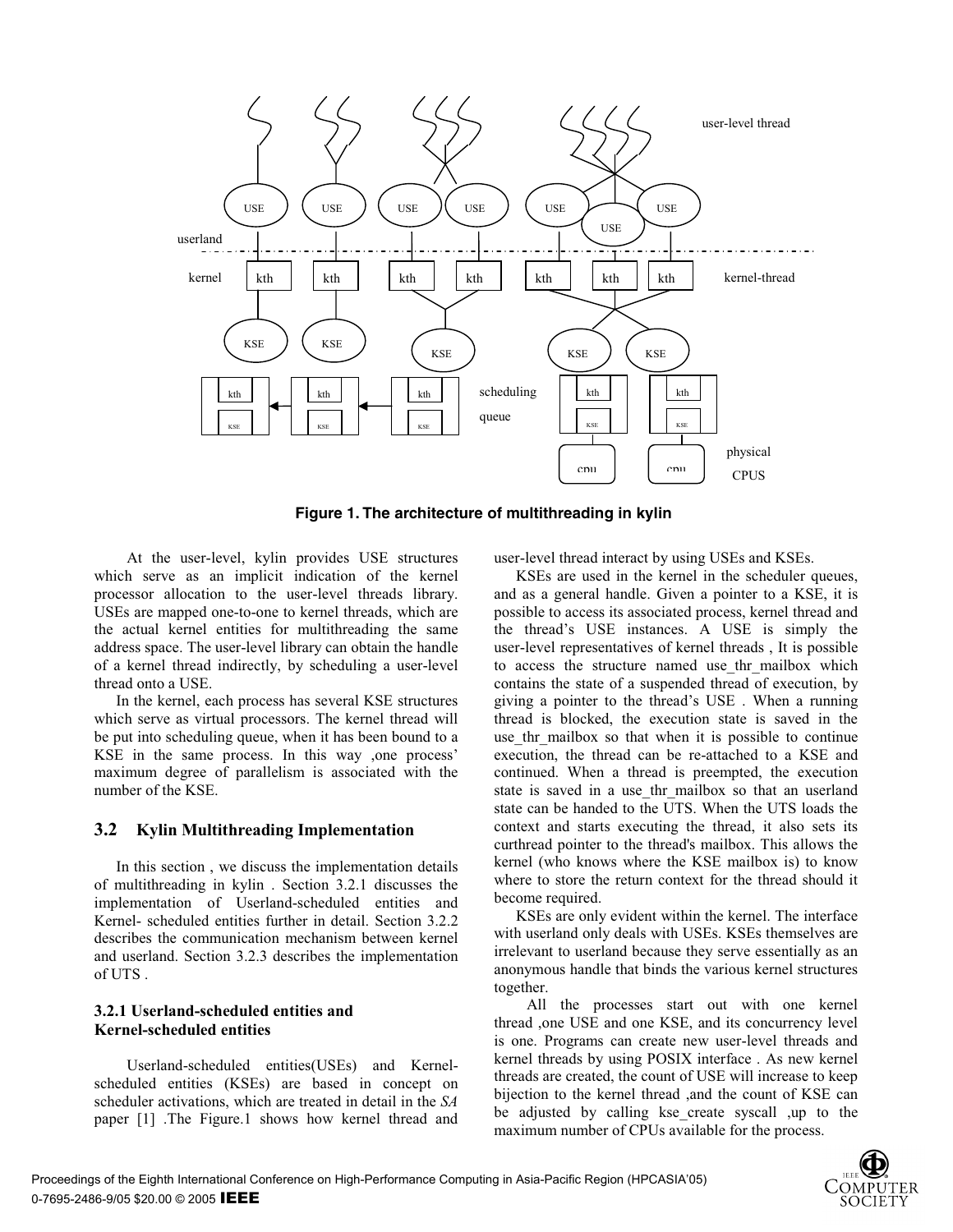#### **3.2.2 Communication Mechanism**

Kylin operating system use upcall mechanism to notify the kernel event to userland thread scheduler , which is also evolve from the SA paper in concept .

 At the time upcalls are activated via a system call, program flow changes radically to run userland threads scheduler .

There are three types of kernel events will cause the program to receive upcalls from the kernel : a process's degree of parallelism increases and the process adds a new KSE, current thread enters kernel and blocks , current thread wants to return userland when there are completed thread in the same process.

After the kse create() syscall is called, a new KSE structure and a new upcall structure are created. The upcall has been given a pointer to a mailbox in userland, as well as the addresses of a userland stack and function, that it can use to perform upcalls should it need to . In kylin operating system ,the function is always the UTS. Then kernel bind the upcall structure up with the standby thread which attaches to current thread , and put the standby thread into scheduling queue. When the standby thread has been scheduled on CPU , it will call the function supplied on the given stack ,which is always the UTS.

If the thread enters the kernel and blocks, it will be disconnected from the KSE and a new thread attached. The standby thread of the blocked thread will be bound up with a upcall structure ,then enters the UTS, which realizes that the thread has blocked and looks for more work to do. After the UTS find another runnable thread if the new thread in turn enters that kernel, then there is a chance that the previous syscall for the other thread has completed. If so , the final return context for the original thread will have been written into its mailbox context area. The thread will have been released, so that userland thread which becomes the completed thread now is only in userland again . In this way , UTS will be invoked as quickly as possible when thread blocks.

 When current thread wants to return userland and there are completed threads in the same process , kylin turn it into the upcall instead of releasing it . But before to do, kylin will put the completed threads into the scheduling queue of userland , then the UTS can follow this queue to decide which thread to run next .

#### **3.2.3 Userland thread scheduler and kernel scheduler**

The KSE-based UTS is actually simpler than is possible for a userland-only threads implementation, mainly because there is no need to perform call conversion. The following is a simply representation of the core UTS logic :

1. Find the highest priority thread in the process . Optionally heuristically try to improve cache locality by running a thread that may still be partially warm in the processor cache.

2. Set a timer that will indicate the end of the scheduling quantum.

3. Run the thread.

The UTS always has the information it needs to make fully informed scheduling decisions, but there are some circumstances that can cause temporary scheduling inversions, where a thread may continue to run to the end of its quantum despite there being a higher priority runnable thread . This can happen when:

1. A new thread is created that has a lower priority than its creator, but a higher priority than a thread that is concurrently running on another processor.

2. A running thread(labeled as A) is preempted by the kernel, and the upcall notification causes preemption of another thread(labeled as B) , which is higher priority than thread A , though thread C is also running on another processor and has a lower priority than both A and B. In this case, A will be scheduled and C will continue to run, even though thread B is higher priority than C .

Kylin don't resolve this problem for the two reasons:

1. Solutions to this problem require additional system calls in which the UTS explicitly asks the kernel to preempt KSEs. This is expensive.

2. Temporary inversions are logically equivalent to the race condition where the UTS determines that a thread should be preempted in favor of scheduling another thread, while the thread races to complete its quantum. It is not important whether the UTS or the thread wins the race.

Two chief characteristics of the kernel scheduler are mandatory in order to support KSEs :

1. The pairs of thread and KSE are are placed in the scheduler queues, rather than processes. This enables concurrent execution of KSEs that are associated with the same process.

2. The state for blocked (incomplete) system calls is stored in thread structures . This means that this queue consists of thread rather than pairs. In other words, the scheduler deals with pairs in some places, and threads only in other places .

### **4 . Evaluation**

In this section, we present performance evaluation results of multithreading in kylin . The experiments were conducted on LangChao NF420R server with four Intel 2.2G Hz P4 processors which support Hyper-Threading technology and 1G DDR memory. By modifying BOIS and kernel configuration ,we simulate UP and 8 processors SMP hardware environment.

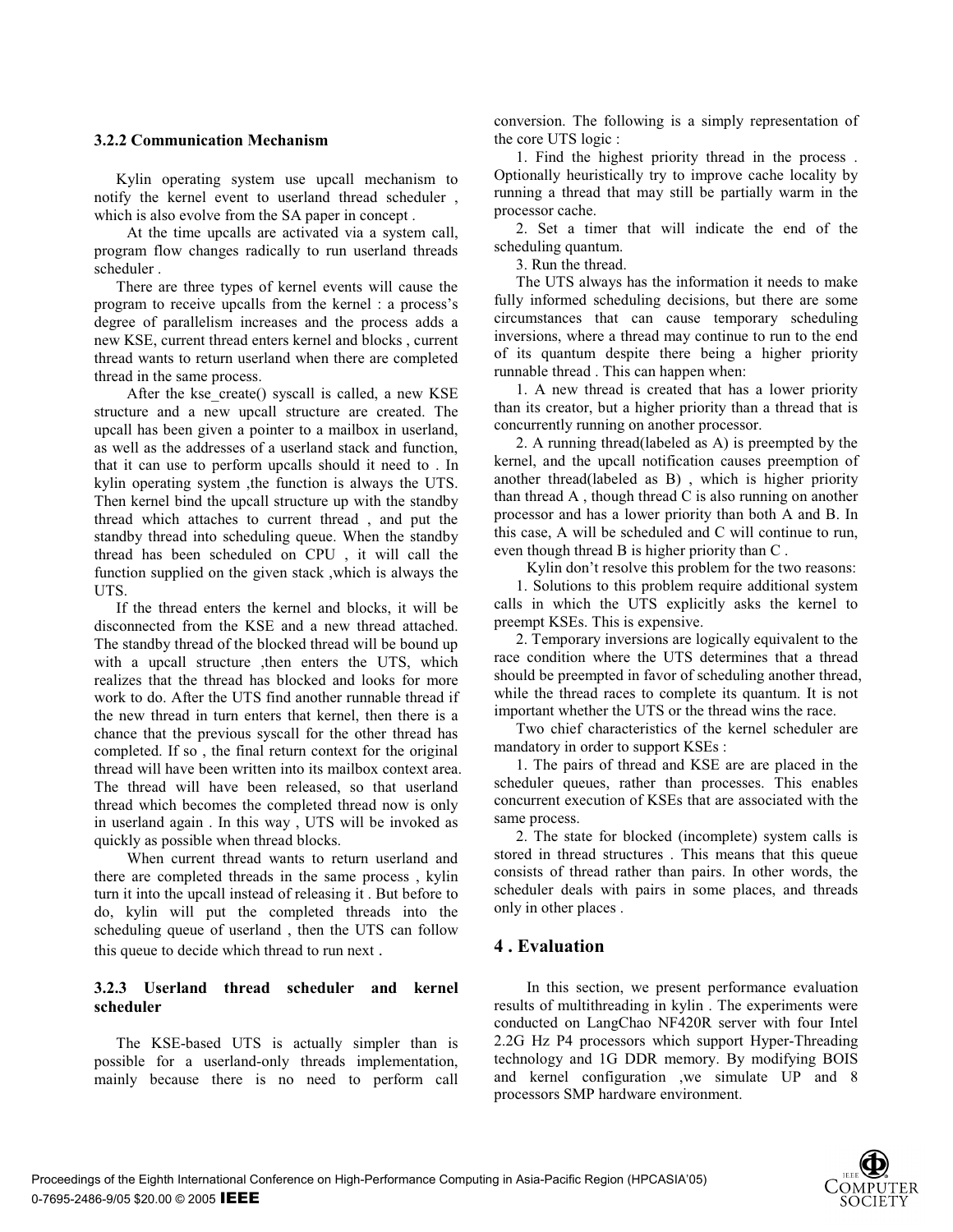The evaluation is split in two parts . We evaluate the performance of low-level primitives like thread creation and context switching overhead first. Then ,we will present preliminary results of our system on the multiprogramming .

 The following Figure illustrates the cost of creating and deleting a thread on the multithreading system in kylin ,comparing with lib r lthread library running on FreeBSD and the linuxthread library which are also supported by kylin .



**Figure 2. Cost of thread creation and delete**

The LMbench benchmark forks a number of child threads and then joins with them . The child thread immediately returns . In each iteration the program forks10 threads . This loop runs 100 times ,and then the LMbench gets the average value of the cost .The figure is drawn in logarithmic scale and show that the cost of creating threads on kylin is much less than the costs of performing the same opertations on linuxthread library , and is close to the cost on libc\_r.

LinuxThreads implements process-based threading . When the linuxthread library creats a new thread , a new processes is created such that it shares the address space of the existing process .So the cost of thread creation is almost close to the cost of process creation .And all the thread creations in the library will be controlled by one thread named manage thread .There is another performance bottleneck of this library. libc\_r library implements userland threading . Userland threads are implemented entirely in an application program, with no explicit support from the kernel. Its performance of thread creation is certainly better than the performance of linuxthread library.

 The kylin multithreading system implements M: N model. When a process creates a new thread for the first time , it will create several kernel threads once . The default number is according to the degree of parallelism . Then the process only creates userland thread after the first time . The performance of this mechanism will be close to the performance of userland threading when the operate of creating thread is frequency . And with the good garbage collection mechanism, our performance is even better than the performance of libc\_r library.

Figure 3,4and 5 show the cost of context switching on

different hardware . We use the LMbench which executes several threads that pass the tokens in turns .The number of threads is changed from 50 to 200 for simulating different work load . There are also three implementations compared, one with linuxthread library , one with libc\_r library and one with kyth library .



As the implement of userland threading ,the performance of libc\_r library gets very low with the heavy load .The performance of process-based threading is much higher than the former .

 The cost of kyth library is a bit higher than the other two libraries at light work load, because the M:N thread model increases more communication between kernel and userland .The advantage of kyth is that its performance is insensitive to work load ,its performance under heavy work load is higher than libc\_r library, and gets close to linuxthread library.

 In the second part , we use SpecWeb benchmark to test the performance of kyth thread library and